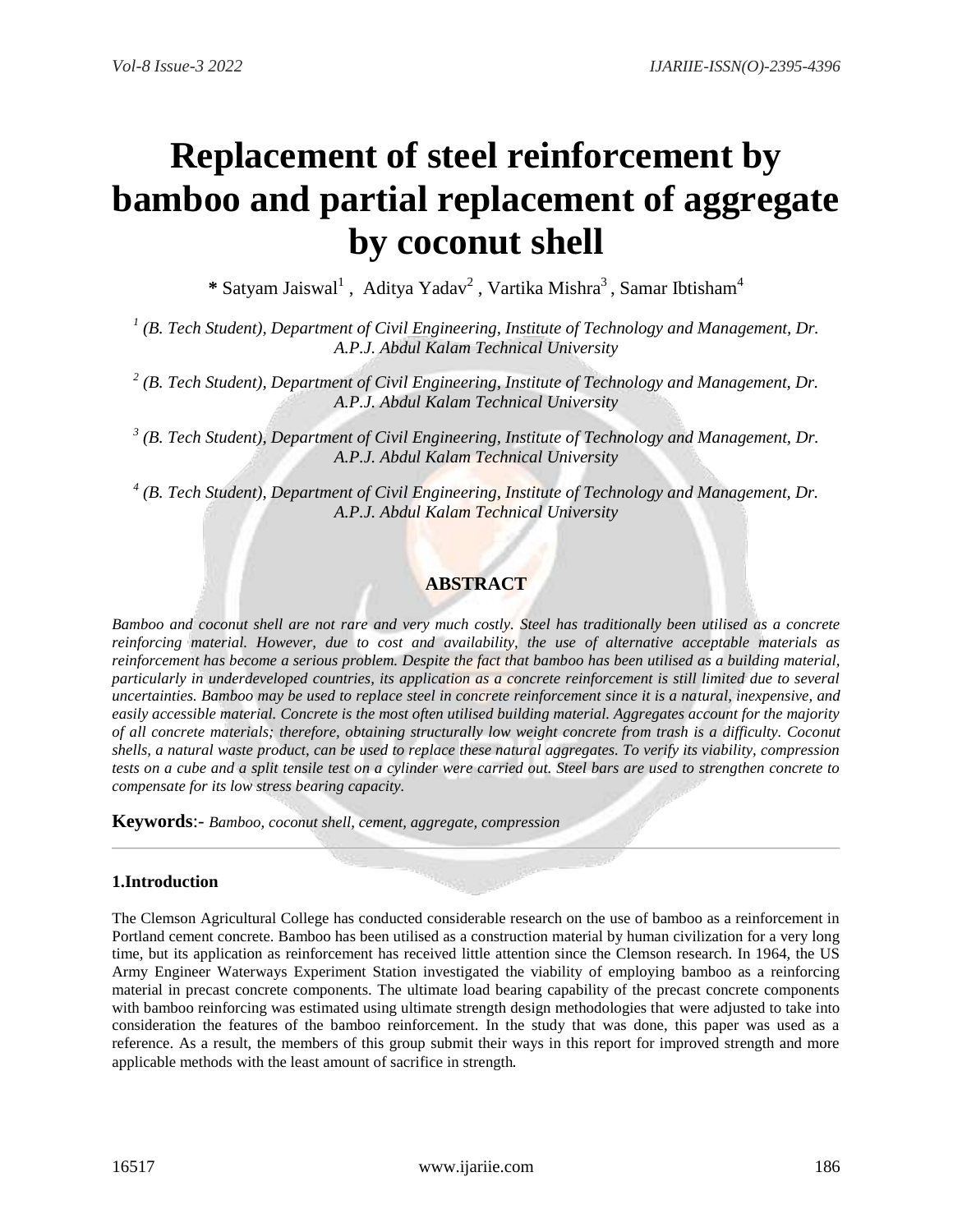## **2. DISCUSSION**

#### **2.1 Bamboo**

Common bamboo, Bambusa vulgaris, is an open-clump bamboo species. It is native to Indochina and the southern Chinese province of Yunnan, although it has been widely farmed and has been naturalized in a number of areas. It is one of the biggest and most immediately identifiable bamboo species. Bamboos are perennials that grow quickly, with some species reaching up to 30 cm (1 foot) every day. Culms are woody ringed stems that develop in branching clusters from a thick rhizome. They are hollow between the rings (nodes) and grow in woody ringed stems that are hollow between the rings (nodes) (underground stem). Bamboo culms can grow to be 10 to 15 cm (4 to 6 inches) tall in the smallest species to more than 40 meters (130 feet) tall in the tallest. While immature culms' narrow leaves grow directly from the stem rings, larger culms frequently generate horizontal leaf-bearing branches.

#### **2.1.1 Why bamboo substitute is used?**

According to studies, certain species of bamboo have the same ultimate tensile strength as mild steel at the yield point. The maximum tensile strength of bamboo has been shown to be equivalent to that of mild steel and ranges from 140 N/mm2 to 280 N/mm2. Bamboo is a useful material because of its high strength-to-weight ratio, ease workability, and availability. However, because to its low natural durability, bamboo must be chemically treated. Bamboo trusses, bamboo roofs, skeletons, bamboo walling/ceiling, bamboo doors & windows, bamboo flooring, scaffoldings, and so on may all be made out of it.

#### **2.2 Coconut shell**

The coconut tree (Cocos nucifera) is the only extant species of the genus Cocos, which belongs to the palm tree family (Arecaceae). The name "coconut" (or the archaic "cocoanut") can refer to the full coconut palm, the seed, or the fruit, which is a drupe, not a nut, according to the botanical definition. After the three indentations on the coconut shell that mimic facial features, the term originates from the old Portuguese word coco, which means "head" or "skull." Coconut palms are believed to be largely cross[-pollinated,](https://www.newworldencyclopedia.org/entry/Pollination) although some dwarf varieties are selfpollinating.

#### **2.2.1 Why coconut shell substitute is used?**

Due to large-scale consumption, abundant natural resource availability has become a fantasy for today's modern society. The uncontrollable rate of population increase exacerbates the problem of coarse aggregate availability for building. Consumption of aggregates expanded dramatically as a result of growing urbanization and industrialization. As a result, the researchers must come up with alternatives to coarse aggregate. As the population grows, so does the amount of industrial garbage, home waste, and other waste. In India, it has been discovered that coconut shell, as an agricultural waste, necessitates large dumping yards and is an environmental pollutant. If it can be used as a coarse aggregate, it should be a blessing to the civil engineering community rather than a hindrance.

## **3. Literature Review**

[1] Building with bamboo has a long history in areas where the plant grows abundantly, such as South America, Africa, and, in notably, Southeast Asia. Bamboo is one of the most ancient building materials. For the past one and a half decades, the developing world, particularly India and China, has been a hive of construction activity. The building sector is one of the most polluting businesses in the world, despite the fact that it is not clearly apparent. Both concrete and steel production have a significant negative impact on the environment.

[2] The palm kernel shell and coconut shell, both of which belong to the palm shell family, were investigated. These are agricultural waste products that may be found in great numbers across the world's tropical climates. When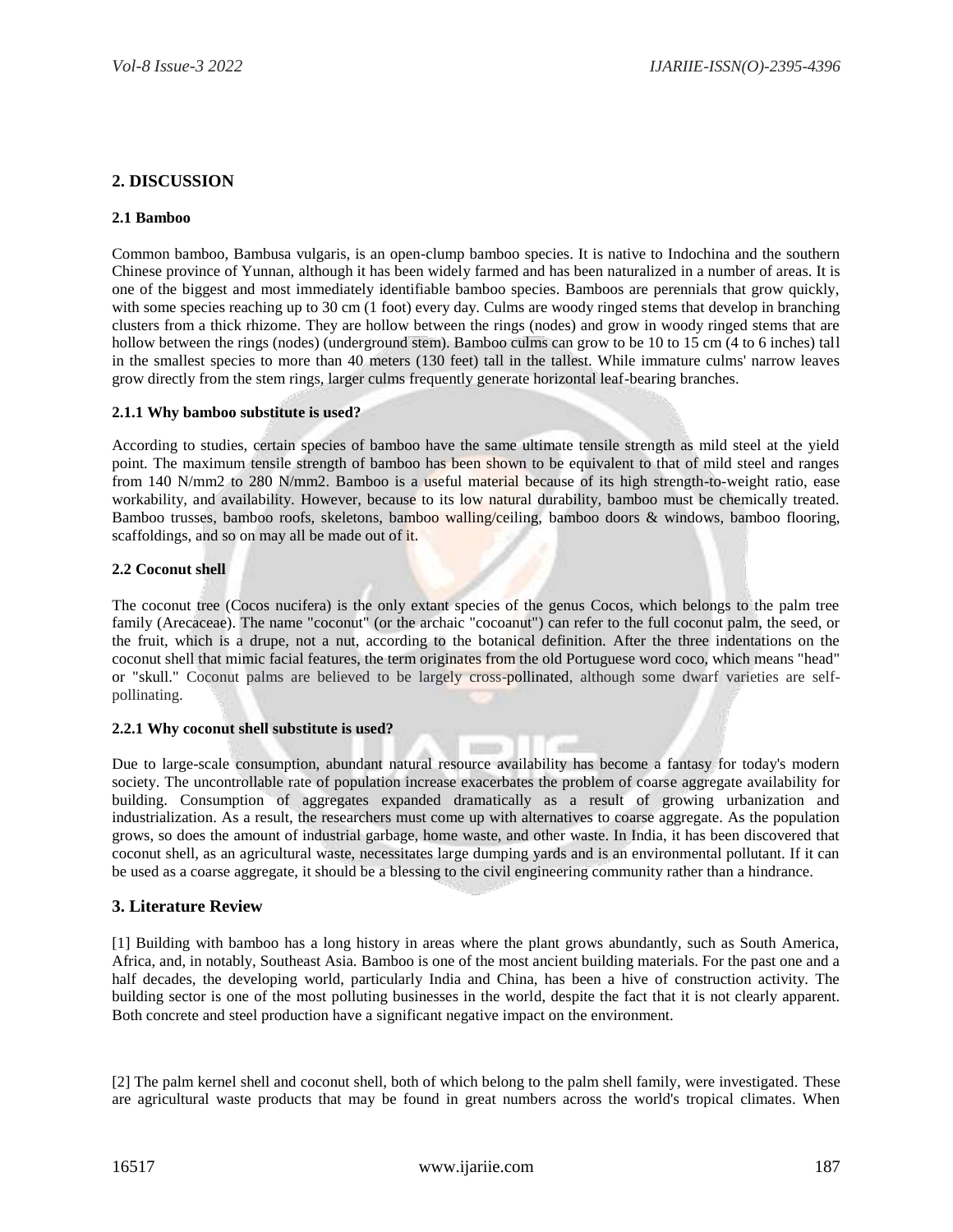utilised to substitute typical coarse aggregate in concrete manufacturing, research has shown that coconut shell is better suited as a low strength, light weight aggregate.

[3] Researchers have discovered novel materials for structural uses in civil engineering in recent years. Scientists, engineers, and designers require knowledge and training in order to identify solutions to reduce building costs and develop effective plans. Bamboo is a fast-growing woody plant that belongs to the Poaceae family of grasses (Agarwal et al. 2014). Within three to four years, it reaches peak strength, and within five years, it reaches maturity. It has a reasonably high tensile strength, with certain species having tensile strengths that are comparable to mild steel. Because of these characteristics of bamboo, researchers have focused their efforts on using bamboo materials as concrete reinforcement. According to Rahman et al. (2011), using bamboo as a reinforced material.

[4] The studies were carried out on treated and untreated bamboo reinforced concrete beams with standard steel reinforcement. Stirrup's materials, which are Thermo Mechanically Treated rods and bamboo, are used to reinforce untreated bamboo reinforced timbers. Treated bamboo reinforced beams are built of stirrups made of Thermo Mechanically Treated rods and bamboo covered with epoxy (Concresive Master Index 1315) and fine sand for excellent bond strength. To explain its durability, flexural strength, and sustainability, comparative experimental values of conventional steel, untreated, and treated reinforced concrete beams are used. Describe its durability, flexural strength, and long-term viability.

## **4. CONCLUSIONS**

The possibility of using bamboo and coconut shell as a reinforcement and aggregate replacement has been evaluated in this study through a series of experimental investigations on 18 columns, including 6 steel reinforced concrete columns with conventional concrete (Type A), 6 steel reinforced concrete columns with coconut shell concrete (Type B), and 6 bamboo reinforced concrete columns with coconut shell concrete (Type C) (Type C). Moisture test on bamboo, compression and tensile test on bamboo specimens to determine Young's Modulus are among the tests carried out as part of this study. After that, compression and split tensile tests for conventional concrete and coconut shell concrete were carried out, followed by an axial load test on columns.

## **5. ACKNOWLEDGEMENT**

I would like to thank my project guide**,** HOD's, Assistant Professor/Associates Professors, Department of Computer Science & Engineering, Institute of Technology and Management, Gida, Gorakhpur, U.P. for their valuable guidance and suggestions. I am thankful for his continual encouragement, support, and invaluable suggestions from my guide. Without his encouragement and guidance, this project would not have been materialized. Throughout the writing of the project and research paper, I have received a great deal of support and guidance. Whose guidance and feedback helped us to prepare this review paper.

## **6. REFERENCES**

[1] Replacement of Steel by Bamboo Reinforcement Anurag Nayak1 , Arehant S Bajaj2 , Abhishek Jain3 , Apoorv Khandelwal4 , Hirdesh Tiwari5 1,3,4,5(Department of Civil Engineering, Sanghvi Institute of Management & Science Behind IIM-Indore, Pigdambar, 453331, Indore, India) 2 (Department of Civil Engineering, ME- Structures, S.G.S.I.T.S, Indore, India)

[2] PARTIAL REPLACEMENT OF COARSE AGGREGATE WITH COCONUT SHELL IN THE CONCRETE Assistant Professor, Department of Civil Engineering, Prof Ram Meghe College of Engineering and Management, Badnera, Maharashtra, India

[3] ASSESSMENT OF FLEXURAL BEHAVIOUR OF COCONUT SHELL CONCRETE BEAM REINFORCED BAMBOO WOOD AND STEEL STIRRUPS Sani Haruna1, Isyaka Abdulkadir2. 1Civil Engineering Department, Bayero University Kano, Nigeria 2Civil Engineering Department, Bayero University Kano, Nigeria

[4] A Review of Bamboo As A Reinforcement Material in Modern Construction S. Srimathi S. Dinesh PG Student Assistant Professor Department of Civil Engineering Department of Civil Engineering Sri Ramakrishna Institute of Technology Coimbatore641010, India Sri Ramakrishna Institute of Technology Coimbatore641010, India R.